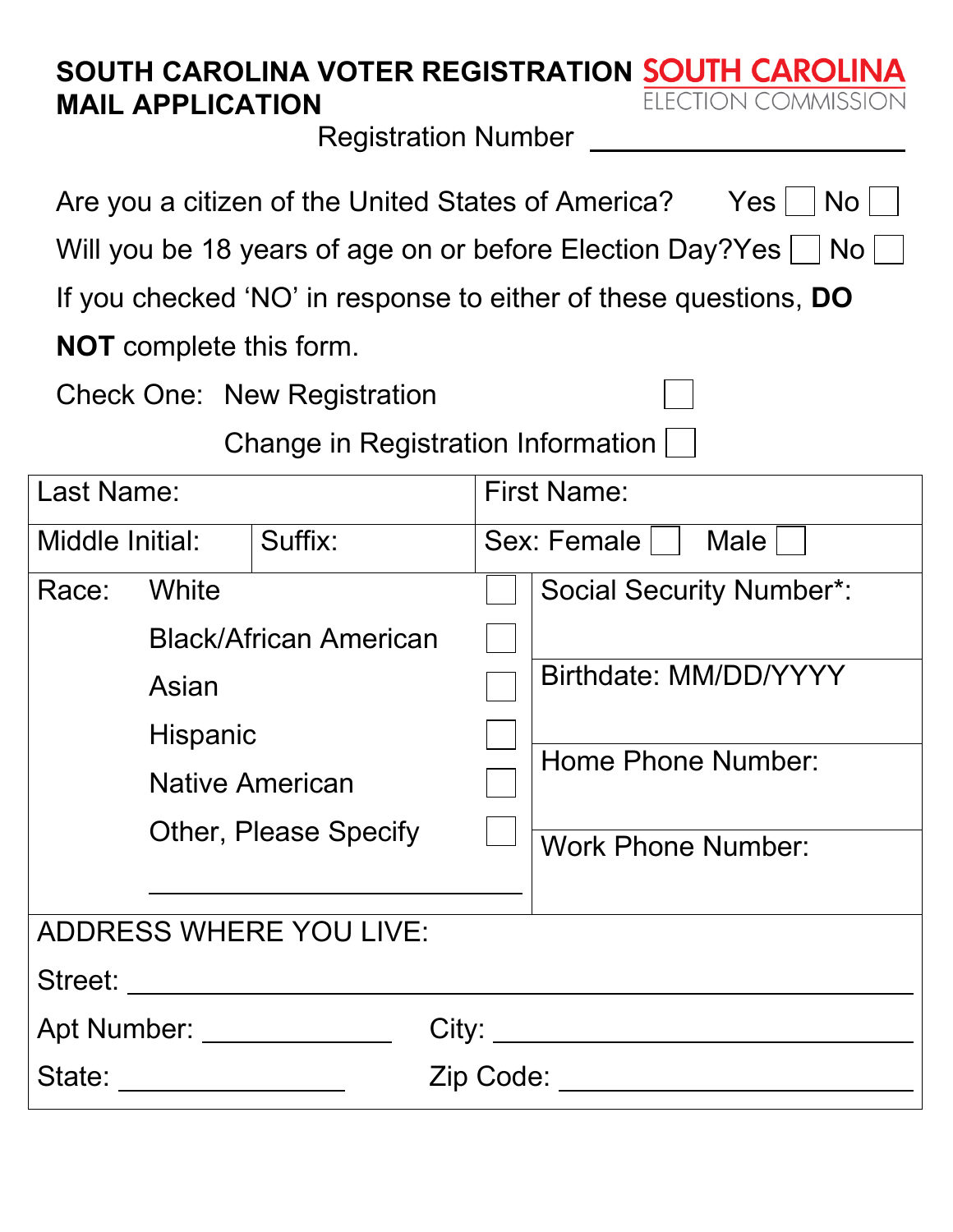|                                           | Would you like to be a Poll Worker |  |  |  |  |  |  |
|-------------------------------------------|------------------------------------|--|--|--|--|--|--|
| $\mathsf{No} \,   \,$ $\,$                | $\mathsf{Yes} \mid \mid$ No $\mid$ |  |  |  |  |  |  |
|                                           |                                    |  |  |  |  |  |  |
| Mailing Address, if different from above: |                                    |  |  |  |  |  |  |
|                                           |                                    |  |  |  |  |  |  |
| Apt Number: ______________                |                                    |  |  |  |  |  |  |
| Zip Code: ___________________________     |                                    |  |  |  |  |  |  |
|                                           |                                    |  |  |  |  |  |  |
| Precinct: _____________________           | County: _______________            |  |  |  |  |  |  |
| State:                                    |                                    |  |  |  |  |  |  |
|                                           |                                    |  |  |  |  |  |  |

Draw a diagram of the area in which you live. Show your house in relation to local landmarks such as schools, churches, stores, etc. Be sure to label the streets or roads.

ATTACH ID IN SPACE BELOW

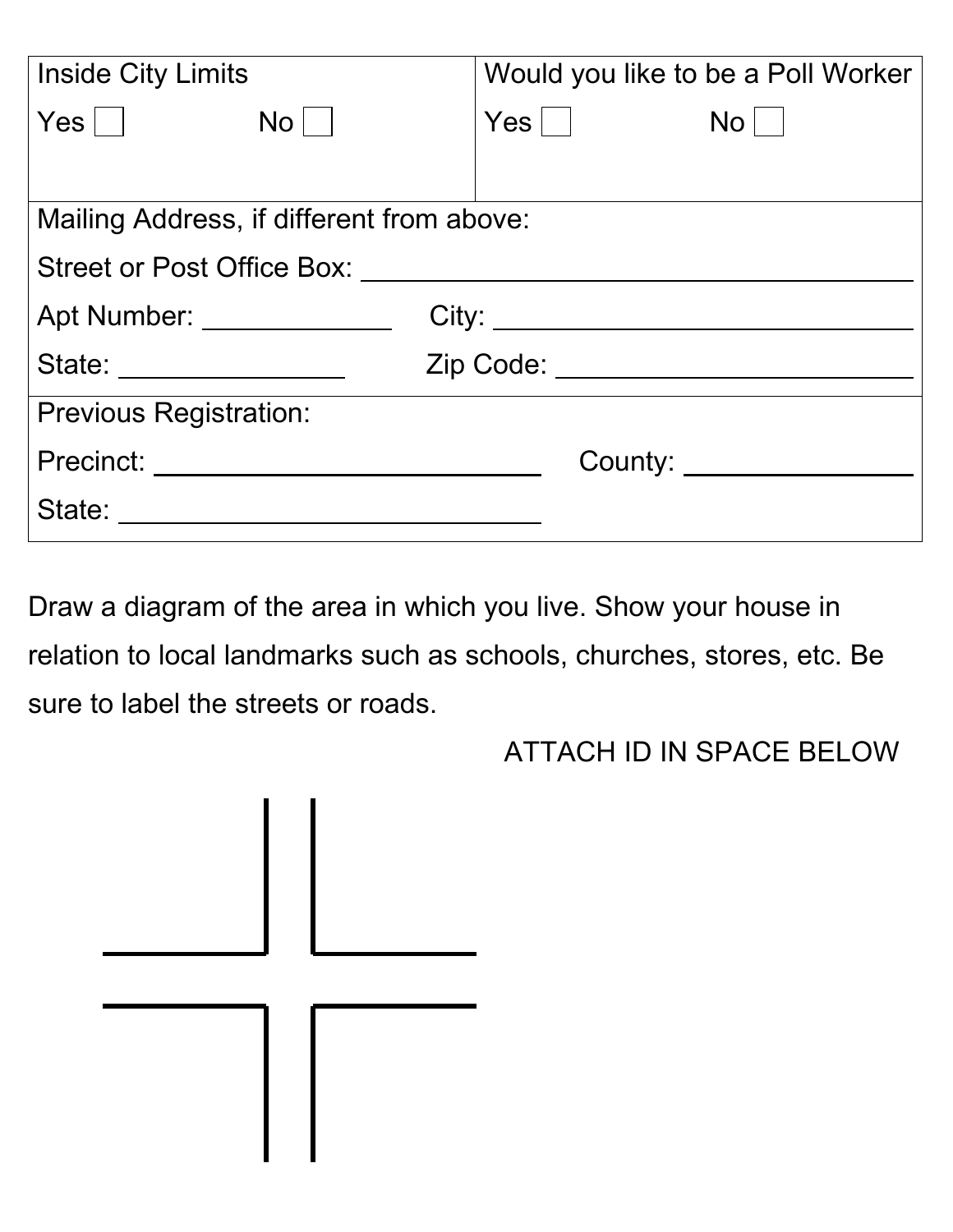## VOTER DECLARATION - READ AND SIGN BELOW I SWEAR OR AFFIRM THAT:

- $\checkmark$  I am a citizen of the United States of America.
- $\checkmark$  I will be 18 years of age on or before election day.
- $\checkmark$  I am a resident of South Carolina, the county and precinct.
- $\checkmark$  I am not under a court declaring me mentally incompetent.
- $\checkmark$  I am not confined in any public prison resulting from a conviction

of a crime.

- $\checkmark$  I have never been convicted of a felony or offense against the election laws OR if previously convicted, I have served my entire sentence, including probation or parole, or I have received a pardon for the conviction.
- $\checkmark$  The address listed above is my only legal place of residence, and I claim no other places as my legal residence.

Signature **Date of Application** 

 $\overline{\phantom{a}}$  , where  $\overline{\phantom{a}}$ 

Whoever shall, willfully and knowingly, swear (or affirm) falsely in taking any oath required by law shall be guilty of perjury and, on conviction, incur the pains and penalties of the offense.